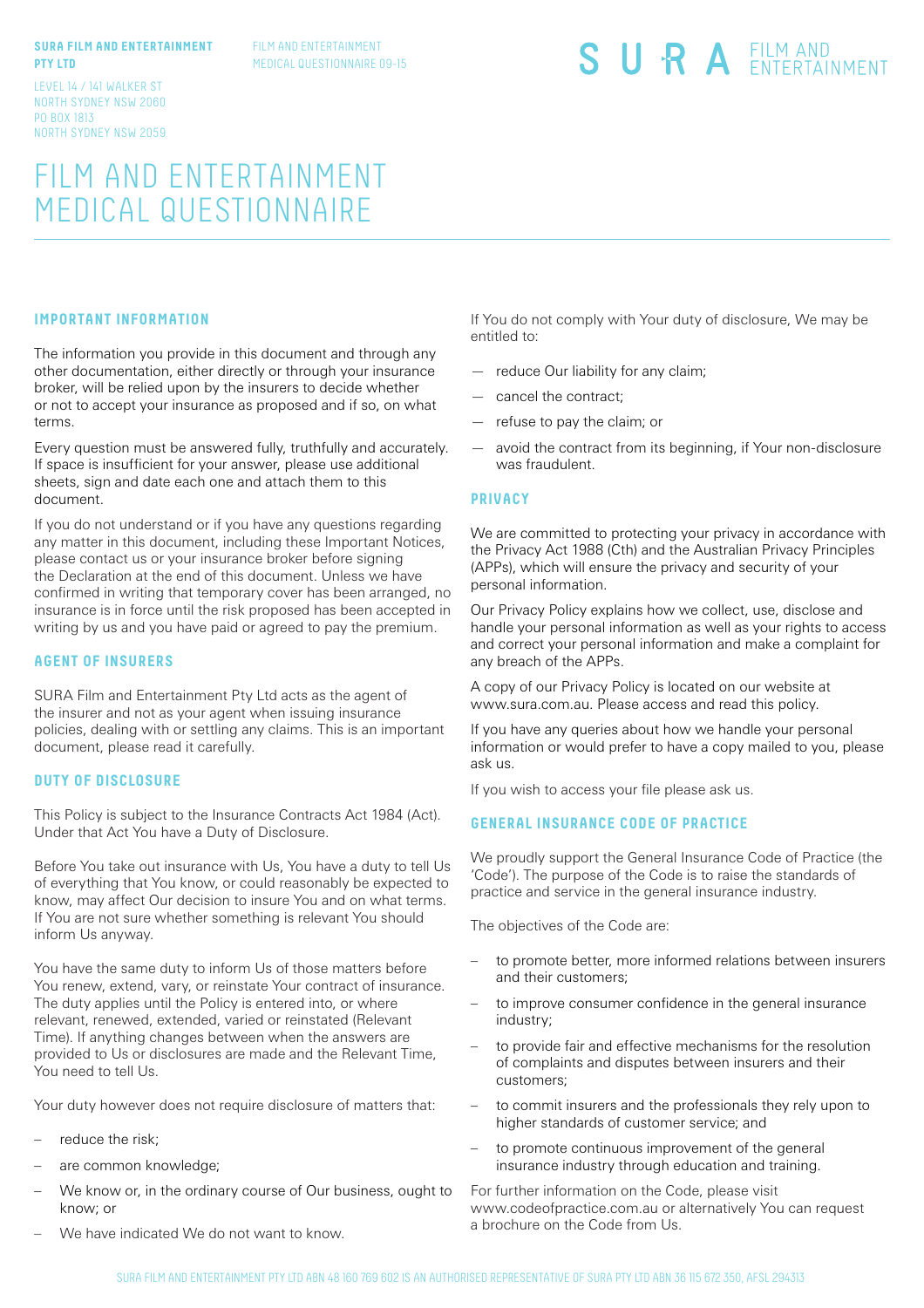# **MEDICAL QUESTIONNAIRE FILM AND TELEVISION PRODUCTION**

|    |                           | Name of Person                                                                                                                                         |              |           |  |
|----|---------------------------|--------------------------------------------------------------------------------------------------------------------------------------------------------|--------------|-----------|--|
| 2. | Address                   |                                                                                                                                                        |              |           |  |
| 3. |                           | <b>Production Title</b>                                                                                                                                |              |           |  |
| 4. | <b>Production Company</b> |                                                                                                                                                        |              |           |  |
| 5. |                           | Date and Place of Birth<br>$\sqrt{2}$                                                                                                                  |              |           |  |
| 6. |                           | Gender                                                                                                                                                 |              |           |  |
| 7. |                           | Have you ever had, been advised you had, been treated for or consulted a doctor regarding any of the following medical<br>conditions:                  |              |           |  |
|    | a)                        | Convulsions, paralysis or stroke, fainting attacks, severe headaches or disease of the brain<br>or nervous system?                                     | Yes          | l No      |  |
|    | b)                        | High blood pressure, heart attack, chest pains, or any other disorder of the heart or blood vessels?                                                   | l Yes        | l No      |  |
|    | C)                        | Tuberculosis, asthma, emphysema, persistent cough or any other disease or abnormality of<br>the lungs or respiratory system?                           | Yes          | ⊥No       |  |
|    | d)                        | Duodenal or gastric ulcer, colitis or any other disease or abnormality of the stomach,<br>intestines, rectum, liver, pancreas, gallbladder, or hernia? | l Yes        | $\Box$ No |  |
|    | e)                        | Sugar, albumin, blood or pus in urine, kidney stones, or any other disorder of the bladder,<br>kidney or genito-urinary system?                        | Yes          | l No      |  |
|    | f)                        | Diabetes, gout or any disease or abnormality of the thyroid or other glands?                                                                           | Yes          | l No      |  |
|    | g)                        | Any disease, disorder of or injury of the bone, joints, muscles, back, spine, or neck?                                                                 | Yes          | l No      |  |
|    | h)                        | Disorder of skin, lymph glands, cyst, tumour or cancer?                                                                                                | Yes          | l No      |  |
|    | i)                        | Disorder of eyes, ears, nose or throat?                                                                                                                | Yes          | ⊿ No      |  |
|    | j)                        | Cold sores on lips or face in past five (5) years?                                                                                                     | Yes          | l No      |  |
|    | k)                        | Allergies, anaemia or other disorder of the blood?                                                                                                     | Yes          | ∃No       |  |
|    | $\vert$                   | Any mental health problems, including phobias?                                                                                                         | Yes          | ⊿No       |  |
|    | m)                        | Any eating disorder?                                                                                                                                   | Yes          | ⊥No       |  |
|    | n)                        | Any significant change in weight (15kg or more) in the past year?                                                                                      | Yes          | ⊥No       |  |
|    | O)                        | Treatment for or any indication of excessive use of alcohol or drugs?                                                                                  | Yes          | ⊿ No      |  |
| 8. |                           | To be completed by female applicant only                                                                                                               |              |           |  |
|    | a)                        | To the best of your knowledge are you now pregnant?                                                                                                    | ⊿ Yes        | $\Box$ No |  |
|    | b)                        | Have you had any disorder of menstruation, pregnancy, or of the female organs or breasts?                                                              | ⊥Yes         | $\Box$ No |  |
| 9. |                           | In the past five (5) years have you been under a doctor's care and/or been admitted to a hospital<br>for any physical or mental condition?             | Yes          | l No      |  |
|    |                           | 10. Have you been exposed to any infection or contagious disease during the last twenty one (21) days?                                                 | $\sqcup$ Yes | ⊥No       |  |
|    |                           | 11. Are there any other conditions, medical or ortherwise, that might affect your ability to perform<br>your duties on this production?                | $\sqcup$ Yes | ⊿ No      |  |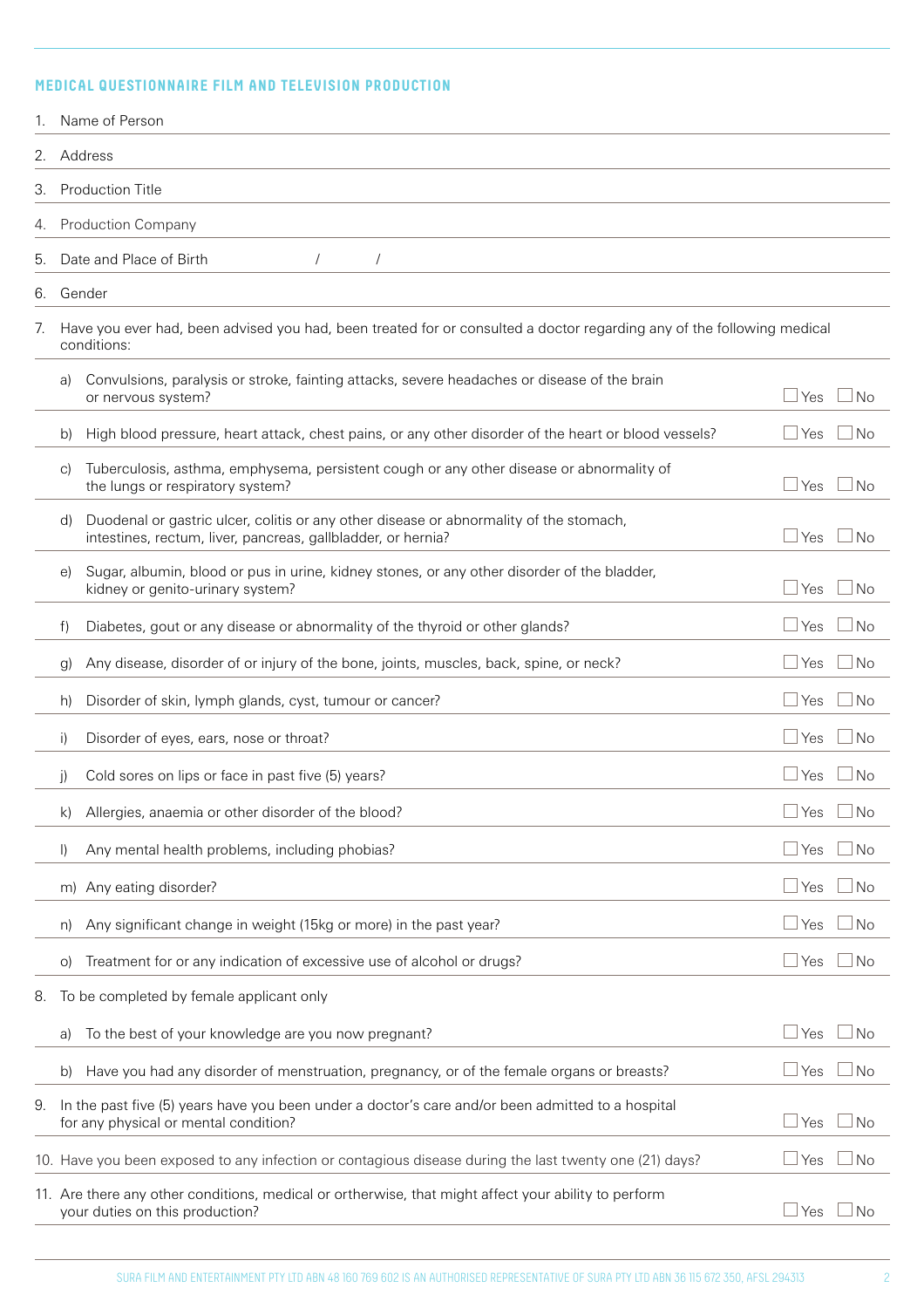| 13. What were the results?                                                                                                                                            |                |
|-----------------------------------------------------------------------------------------------------------------------------------------------------------------------|----------------|
| 14. Name and address of personal physician                                                                                                                            |                |
| 15. Do you have any beliefs that preclude you from taking prescribed medication or treatment?<br>l Yes                                                                | No.            |
| 16. Have you, within the past five (5) years, been disabled as a result of any illness or injury while<br>working in any film or stage production?<br>l Yes           | <b>No</b>      |
| If yes, state full particulars, name of production and dates                                                                                                          |                |
|                                                                                                                                                                       |                |
|                                                                                                                                                                       |                |
|                                                                                                                                                                       |                |
| 17. Are you now or will you at any time during the period of production be taking part in any other<br>film, stage or other professional engagement?<br>$\sqcup$ Yes  | ⊿ No           |
| If yes, state full particulars, dates, and any hazardous activity or stunts involved                                                                                  |                |
|                                                                                                                                                                       |                |
|                                                                                                                                                                       |                |
|                                                                                                                                                                       |                |
| 18. Are you currently using or in the last five (5) years have you used:                                                                                              |                |
| Prescription or non prescription drugs?<br>⊥Yes<br>a)                                                                                                                 | No.            |
| Narcotics, depressants, anti-depressants, stimulants, psychedelic drugs (such as LSD),<br>b)<br>heroin or cocaine, whether or not prescribed by a physician?<br>l Yes | N <sub>o</sub> |
| Tobacco?<br>l Yes<br>$\vert$ C)                                                                                                                                       | No.            |
| Alcohol?<br>  Yes<br>d)                                                                                                                                               | No             |
| If yes, to a), b), c) or d) above, state full details                                                                                                                 |                |
|                                                                                                                                                                       |                |
|                                                                                                                                                                       |                |
|                                                                                                                                                                       |                |
| 19. Do you have a family history of heart or kidney disease or diabetes?<br>$\Box$ Yes                                                                                | $\Box$ No      |
| If yes, state full particulars                                                                                                                                        |                |
|                                                                                                                                                                       |                |
|                                                                                                                                                                       |                |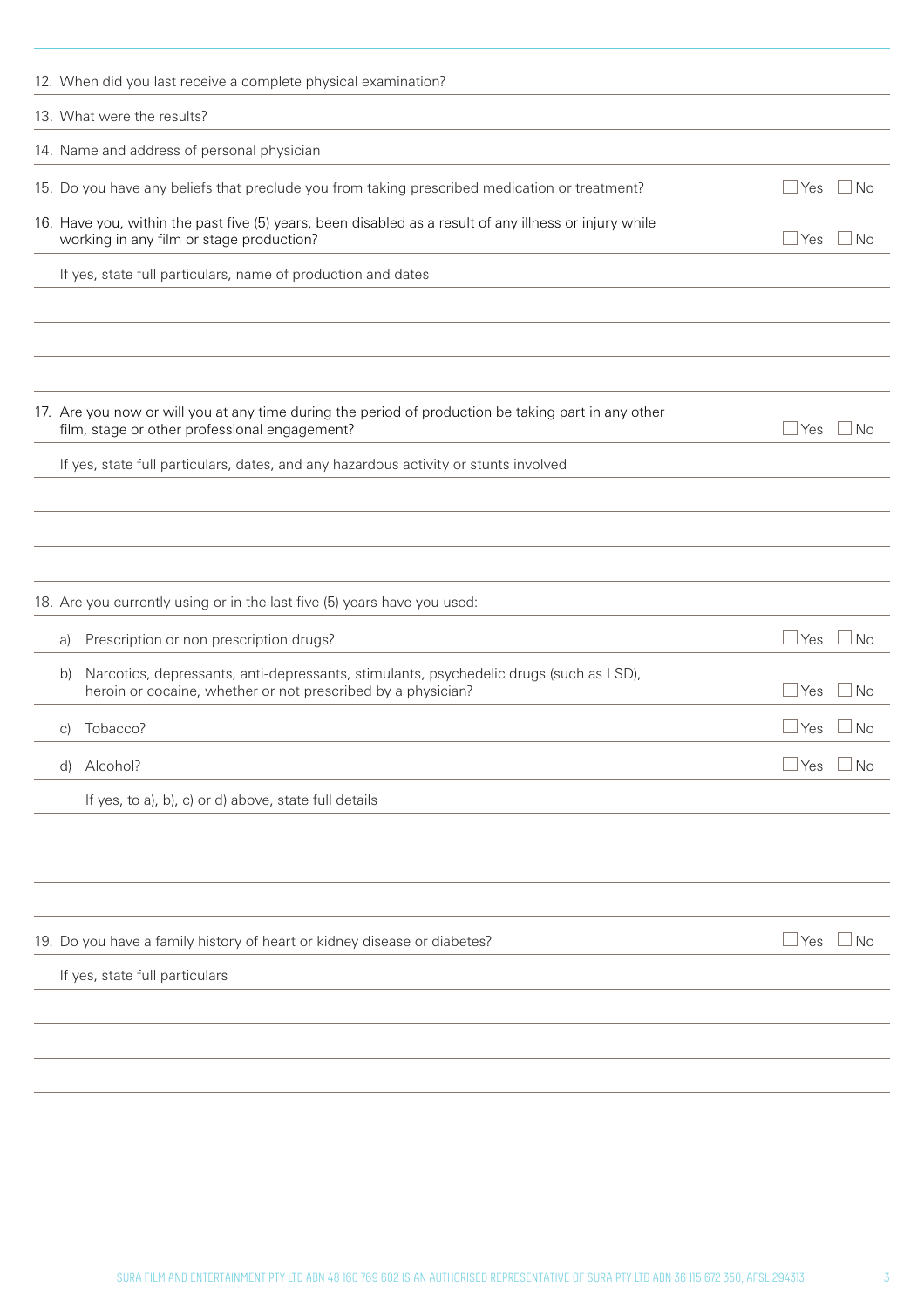| 20. Will you be participating in any potentially hazardous activities, stunts or sports in your personal<br>time during pre-production or principal photography of this production, including but not<br>limited to, auto/motorcycle racing, equestrian, gliding/flying/skydiving, mountain climbing,<br>scuba diving, snow or water skiing, or other? | $\sqcup$ Yes | ⊥No               |
|--------------------------------------------------------------------------------------------------------------------------------------------------------------------------------------------------------------------------------------------------------------------------------------------------------------------------------------------------------|--------------|-------------------|
| If yes, state full particulars                                                                                                                                                                                                                                                                                                                         |              |                   |
|                                                                                                                                                                                                                                                                                                                                                        |              |                   |
|                                                                                                                                                                                                                                                                                                                                                        |              |                   |
| 21. Will you be participating in any potentially hazardous activities, stunts or sports during this production<br>(e.g. running, climbing, weapon work, fight sequences, aerial, underwater, overwater etc.)?                                                                                                                                          | ⊿ Yes        | $\Box$ No         |
| If yes, state full particulars                                                                                                                                                                                                                                                                                                                         |              |                   |
|                                                                                                                                                                                                                                                                                                                                                        |              |                   |
|                                                                                                                                                                                                                                                                                                                                                        |              |                   |
| 22. Has any insurance company declined to insure you or imposed special terms in regard to<br>your acceptance for any cast insurance, non appearance insurance, film producers indemnity<br>insurance, accident, health or life insurance?                                                                                                             | ⊥Yes         | No                |
| If yes, state full particulars                                                                                                                                                                                                                                                                                                                         |              |                   |
|                                                                                                                                                                                                                                                                                                                                                        |              |                   |
|                                                                                                                                                                                                                                                                                                                                                        |              |                   |
| 23. Will you be travelling outside Australia and New Zealand at any time during the production?                                                                                                                                                                                                                                                        | ⊿Yes         | $\blacksquare$ No |
| If yes, state full particulars                                                                                                                                                                                                                                                                                                                         |              |                   |
|                                                                                                                                                                                                                                                                                                                                                        |              |                   |
|                                                                                                                                                                                                                                                                                                                                                        |              |                   |
|                                                                                                                                                                                                                                                                                                                                                        |              |                   |
| 24. Give titles of your last three (3) films including production company name                                                                                                                                                                                                                                                                         |              |                   |
|                                                                                                                                                                                                                                                                                                                                                        |              |                   |
|                                                                                                                                                                                                                                                                                                                                                        |              |                   |
| 25. Are you prepared to submit to medical examination by and to adhere to any reasonable medical<br>treatment which may be prescribed by the insurers' medical advisers?                                                                                                                                                                               | ⊥Yes         | No                |
| 26. Do you agree that the insurers may obtain a medical report from your regular medical attendant<br>or any other medical adviser whom you have consulted?                                                                                                                                                                                            | ⊥Yes         | No                |
| Please provide details regarding answers of Yes for Questions 7 through to 23 above                                                                                                                                                                                                                                                                    |              |                   |
|                                                                                                                                                                                                                                                                                                                                                        |              |                   |
|                                                                                                                                                                                                                                                                                                                                                        |              |                   |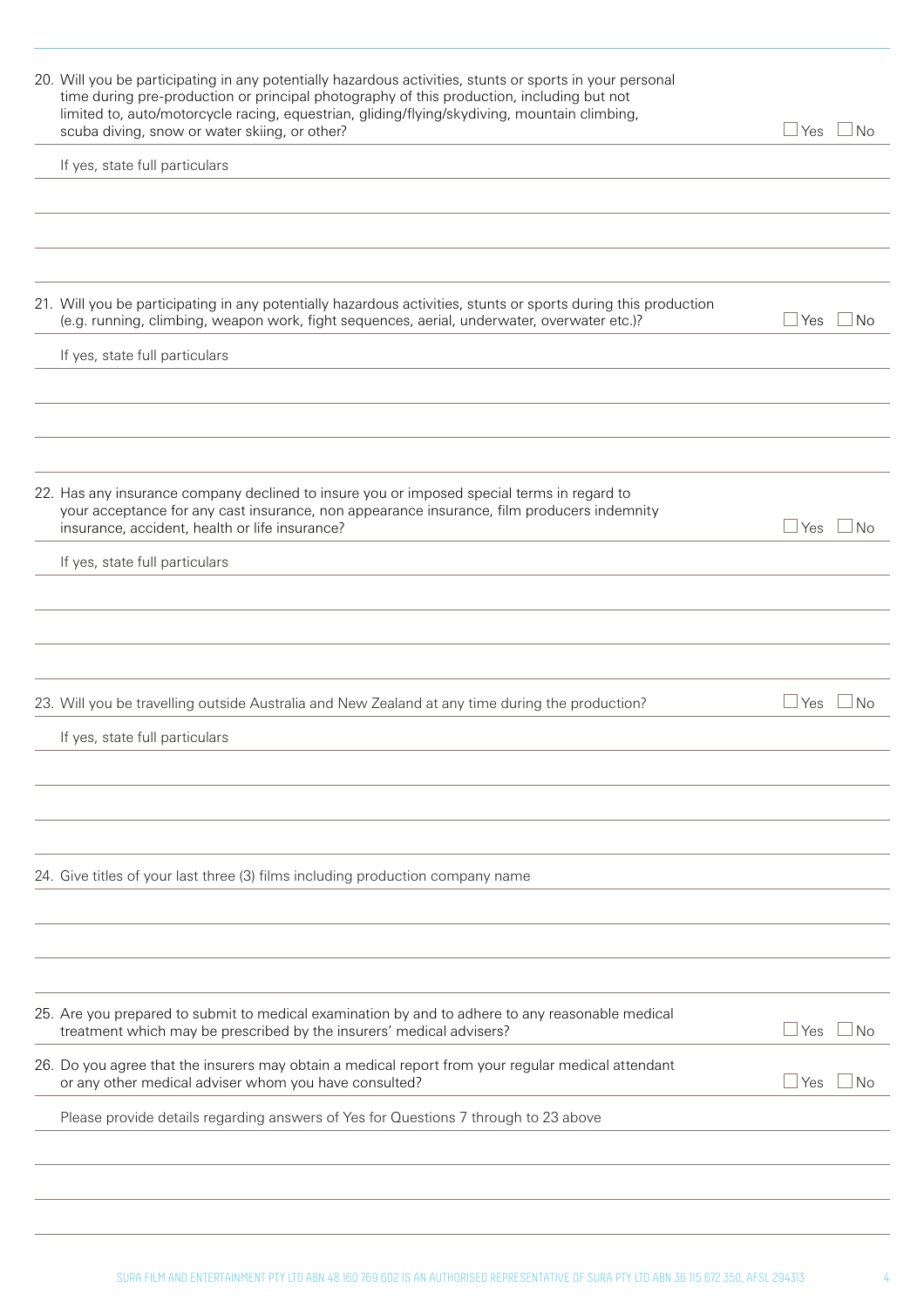# **ARTISTE'S DECLARATION**

I declare that the above statements are true to the best of my knowledge and belief and that knowing the purpose for which the declaration is required I have not withheld any material fact and that I am in a fit state of health to fulfil my contract.

| DATE:                          |  |
|--------------------------------|--|
| <b>SIGNATURE:</b>              |  |
| PRODUCTION COMPANY:            |  |
| <b>PRODUCTION CO. ADDRESS:</b> |  |

#### **AUTHORISATION TO MEDICAL PHYSICIANS, HOSPITALS, INSURERS & OTHER INSTITUTIONS**

I the undersigned, hereby direct, authorise and request any physician, practitioner, hospital, laboratory, insurance company or health provider to permit the insurer, production company, insurance intermediary, or their agents to review and copy all medical reports, x-ray, charts, records and other data in your possession or control which pertain in any manner to my medical history, physical condition, care and/or treatment.

You are also authorised to discuss with the insurer, production company, insurance intermediary, or their agents any such medical history, physical condition, care and/or treatment and to furnish them with a written report regarding same. This information is to be used for the purpose of processing, verifying, investigating and/or evaluating my application for insurance, a claim for insurance benefits, responsibility for payment or legal liability.

This authorisation shall be considered valid for twenty four (24) months from its date unless sooner revoked in writing by me. A copy of this authorisation shall be considered as valid as the original and I am entitled to receive a copy of this authorisation if I request.

**DATE:**

Signature of Examinee &/or Parent/Legal Guardian (if under 18)

#### **PRODUCTION COMPANY DECLARATION**

I/We have read the Artiste's replies to the Questions on pages 2,3 and 4 of this form and their declaration and

I/We do not know any additional information that should have been added.

I/We agree that the the Artiste's replies to the Questions on pages 2,3 and 4 of this form and their declaration be the basis of a contract between me/us and the insurers for this Film Producers Indemnity Insurance.

| PRODUCTION COMPANY:        |  |  |
|----------------------------|--|--|
| <b>ADDRESS:</b>            |  |  |
| <b>SIGNATURE AND NAME:</b> |  |  |
| <b>POSITION / TITLE:</b>   |  |  |
| DATE:                      |  |  |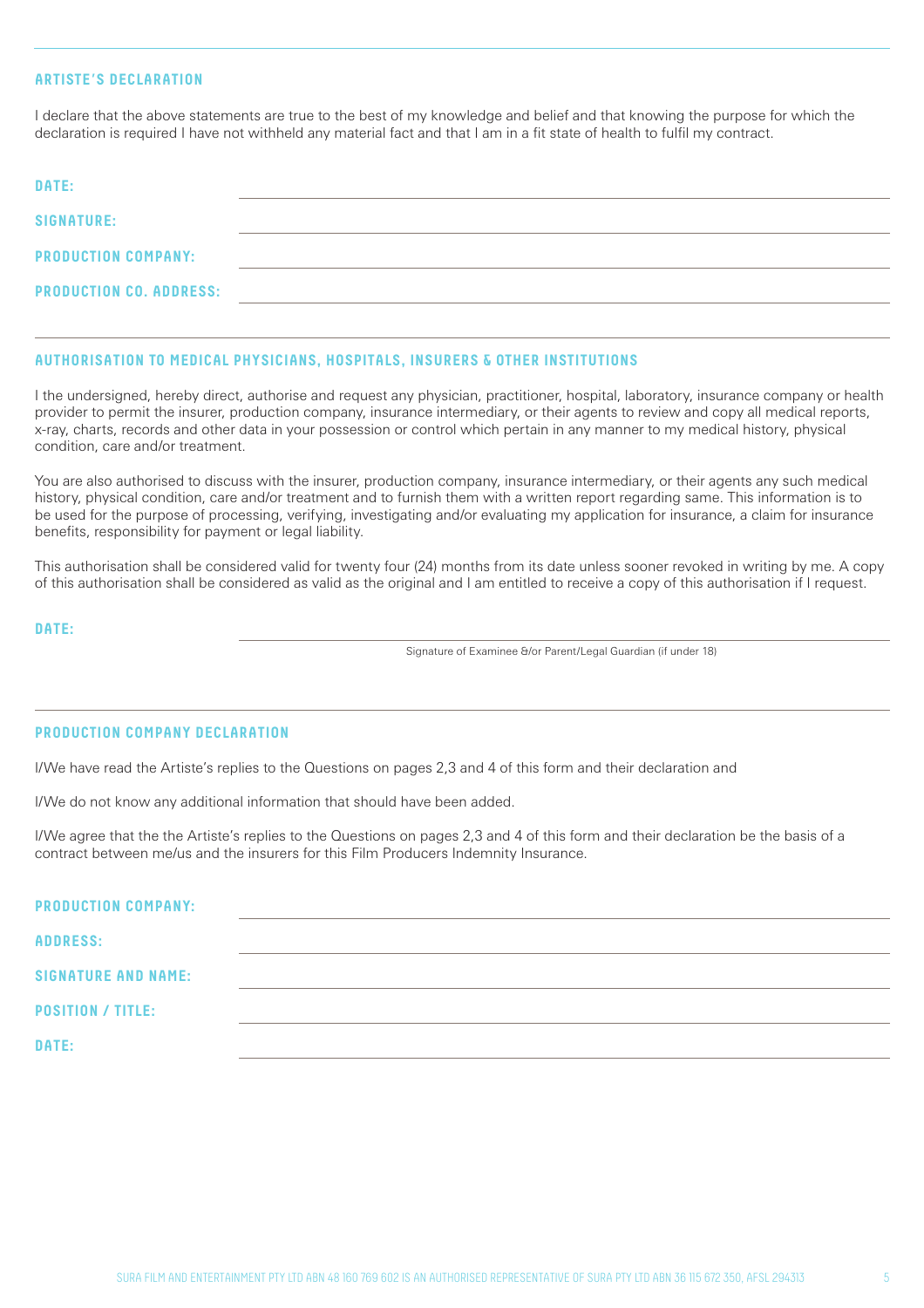# **MEDICAL REPORT / PHYSICIANS EXAMINATION**

|    | To be completed by medical examiner                                                                        |  |                |                |                                                                                                                                   |  |
|----|------------------------------------------------------------------------------------------------------------|--|----------------|----------------|-----------------------------------------------------------------------------------------------------------------------------------|--|
| 1. | Artiste Name / Examinee                                                                                    |  |                |                |                                                                                                                                   |  |
| 2. | Height (in centimetres)                                                                                    |  |                |                |                                                                                                                                   |  |
| 3. | Weight (in kilograms)                                                                                      |  |                |                |                                                                                                                                   |  |
| 4. | What is the rate and character of the pulse?                                                               |  |                |                |                                                                                                                                   |  |
| 5. | Is there evidence of arterial changes?                                                                     |  |                |                |                                                                                                                                   |  |
|    | 6. Are there any signs of nervous disease present?                                                         |  |                |                |                                                                                                                                   |  |
| 7. | Is albumen and/or sugar present in urine?                                                                  |  |                |                |                                                                                                                                   |  |
| 8. | while artiste is at rest.                                                                                  |  |                |                | Blood Pressure - if found to be in excess of 140/90 please repeat readings twice with intervals of five (5) minutes between each  |  |
|    | READING                                                                                                    |  | $\overline{c}$ | $\overline{3}$ | <b>COMMENTS</b>                                                                                                                   |  |
|    | Systolic                                                                                                   |  |                |                |                                                                                                                                   |  |
|    | Diastolic                                                                                                  |  |                |                |                                                                                                                                   |  |
|    |                                                                                                            |  |                |                |                                                                                                                                   |  |
|    | 9. If foreign location work involved, what inoculations do you recommend, and have they been administered? |  |                |                |                                                                                                                                   |  |
|    |                                                                                                            |  |                |                |                                                                                                                                   |  |
|    |                                                                                                            |  |                |                |                                                                                                                                   |  |
|    |                                                                                                            |  |                |                |                                                                                                                                   |  |
|    |                                                                                                            |  |                |                | 10. Please comment on any special feature revealed by the artiste in his/her medical questionnaire which notes on examination any |  |
|    | abnormal findings and recommendations                                                                      |  |                |                |                                                                                                                                   |  |
|    |                                                                                                            |  |                |                |                                                                                                                                   |  |
|    |                                                                                                            |  |                |                |                                                                                                                                   |  |
|    |                                                                                                            |  |                |                |                                                                                                                                   |  |
|    |                                                                                                            |  |                |                |                                                                                                                                   |  |
|    |                                                                                                            |  |                |                |                                                                                                                                   |  |
|    |                                                                                                            |  |                |                |                                                                                                                                   |  |
|    |                                                                                                            |  |                |                |                                                                                                                                   |  |
|    |                                                                                                            |  |                |                |                                                                                                                                   |  |
|    |                                                                                                            |  |                |                |                                                                                                                                   |  |
|    |                                                                                                            |  |                |                |                                                                                                                                   |  |
|    |                                                                                                            |  |                |                |                                                                                                                                   |  |
|    |                                                                                                            |  |                |                |                                                                                                                                   |  |
|    |                                                                                                            |  |                |                |                                                                                                                                   |  |